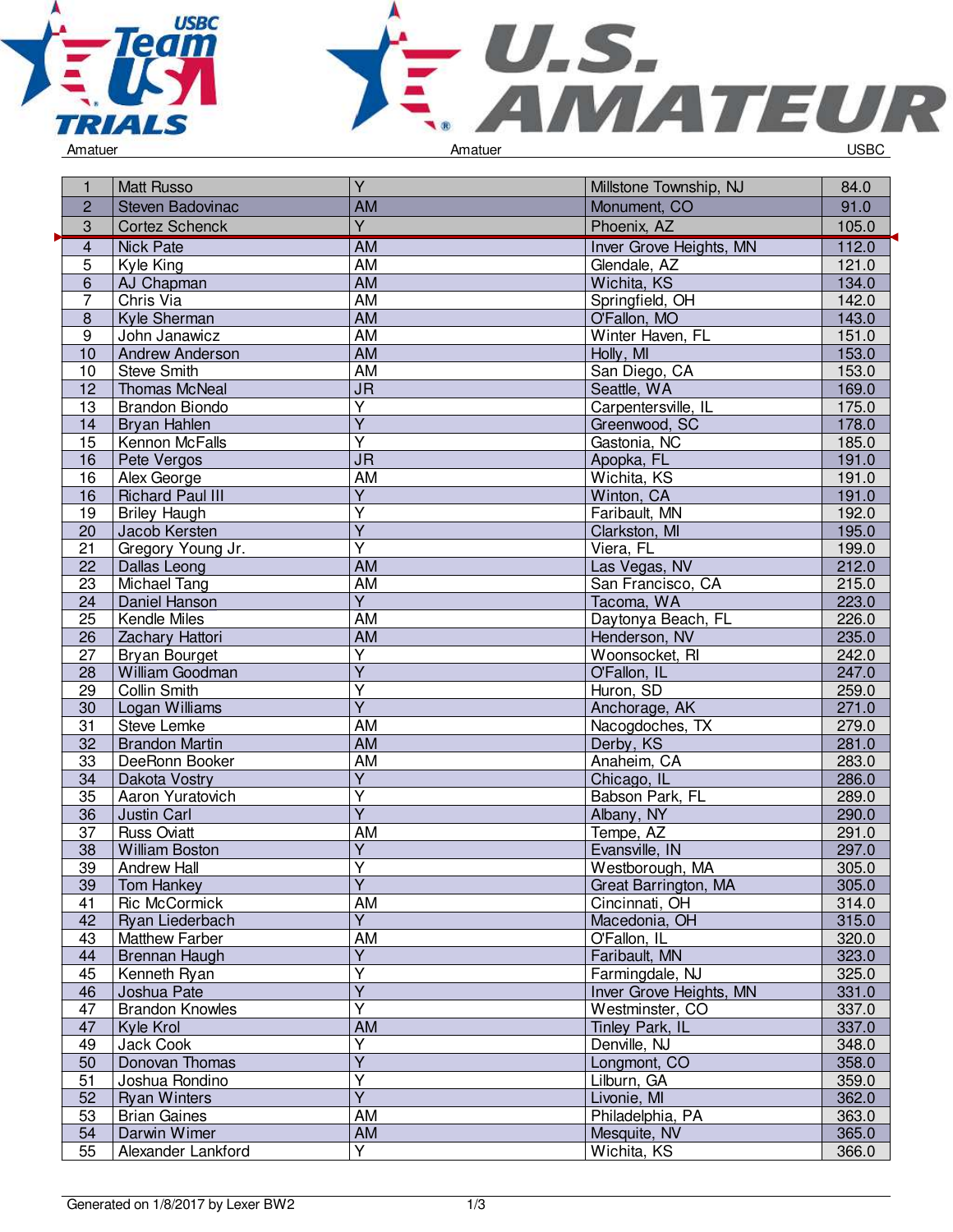



| 56  | Matthew Diamond          | <b>AM</b>               | Centerville, OH       | 372.0 |
|-----|--------------------------|-------------------------|-----------------------|-------|
| 57  | Kevin Valmonte           | AM                      | Upland, CA            | 374.0 |
| 58  | Meeco Walker             | Y                       | East Cleveland, OH    | 378.0 |
| 59  | Mason Yamada             | $\overline{\mathsf{Y}}$ | Kenai, AK             | 386.0 |
| 60  | Andrew Letscher          | $\overline{Y}$          | Canfield, OH          | 392.0 |
| 61  | Alexander Martin         | Y                       | Smyrna, GA            | 396.0 |
| 62  | Anthony Naujokas         | $\overline{\mathsf{Y}}$ | Lake Ronkonkoma, NY   | 397.0 |
| 63  | Luke Fisher              | $\overline{Y}$          | Altoona, IA           | 399.0 |
| 64  | Sean Wilcox              | $\overline{Y}$          | Altamonte Springs, FL | 401.0 |
| 65  | <b>Andrew Heritage</b>   | $\overline{Y}$          | Evansville, WI        | 410.0 |
| 66  | <b>Ryan Mooney</b>       | AM                      | Carterville, IL       | 413.0 |
| 67  | Calvin Au                | Y                       | Daly City, CA         | 414.0 |
| 68  | <b>Brent Boho</b>        | Y                       | Colgate, WI           | 418.0 |
| 69  | Tristan Leyen            | $\overline{\mathsf{Y}}$ | Perry Hall, MD        | 423.0 |
| 70  | <b>Tanner Spacey</b>     | <b>AM</b>               | Burien, WA            | 425.0 |
| 71  | Hunter Kempton           | Υ                       | Buzzards Bay, MA      | 427.0 |
| 71  | Jacob Klein              | $\overline{Y}$          | East Islip, NY        | 427.0 |
| 73  | Brian Monnette Jr.       | AM                      | Lakewood, WA          | 428.0 |
| 74  | <b>Tyrell Ingalls</b>    | $\overline{Y}$          | Loganville, GA        | 431.0 |
| 75  | Daniel Bolan             | $\overline{Y}$          | Orlando, FL           | 432.0 |
| 75  | Ronnie Fujita            | AM                      | El Sobrante, CA       | 432.0 |
| 77  | Chaz Dennis              | $\overline{\mathsf{Y}}$ | Galloway, OH          | 433.0 |
| 78  | Christopher Radliff      | Y                       | Schenectady, NY       | 436.0 |
|     |                          | Υ                       |                       | 440.0 |
| 79  | <b>Tyger Miller</b>      | $\overline{Y}$          | Klamath Falls, OR     | 450.0 |
| 80  | Jordan Bryant            | Ÿ                       | Detroit, MI           |       |
| 80  | <b>Jake Rollins</b>      | $\overline{\mathsf{Y}}$ | Glen Rock, NJ         | 450.0 |
| 82  | <b>Andrew Lazarchick</b> |                         | Brick, NJ             | 451.0 |
| 83  | <b>Michael Martell</b>   | Υ                       | Chicago, IL           | 458.0 |
| 84  | <b>Conner Kolessides</b> | $\overline{\mathsf{Y}}$ | Great Falls, VA       | 459.0 |
| 85  | Ken Hayase-Fong          | $\overline{Y}$          | Pearl City, HI        | 465.0 |
| 86  | <b>Gregory Tack</b>      | $\overline{Y}$          | Port Murray, NJ       | 467.0 |
| 87  | Jacob Dunnum             | $\overline{Y}$          | La Crosse, WI         | 476.0 |
| 88  | <b>Thomas Peters</b>     | AM                      | Belleville, IL        | 480.0 |
| 89  | Casey Cohagan            | Y                       | Fairport Harbor, OH   | 485.0 |
| 90  | <b>Willie Rushing</b>    | <b>AM</b>               | Southfield, MI        | 501.0 |
| 91  | Joseph Grondin           | $\overline{Y}$          | San Pedro, CA         | 503.0 |
| 92  | Sergio Torres            | $\overline{Y}$          | Henderson, NV         | 507.0 |
| 93  | Jeffrey Bartos           | AM                      | Palatine, IL          | 508.0 |
| 93  | Chase Kaufman            | $\overline{\mathsf{Y}}$ | Swartz Creek, MI      | 508.0 |
| 95  | <b>Chase Benites</b>     | $\overline{Y}$          | Grandville, MI        | 509.0 |
| 96  | <b>Bradley Crouse</b>    | $\overline{Y}$          | Nazareth, PA          | 510.0 |
| 96  | Jacob Gill               | AM                      | Albuquerque, NM       | 510.0 |
| 98  | Kevin Jones              | AM                      | Covina, CA            | 512.0 |
| 99  | Kaan Kurt                | Y                       | Leland, NC            | 514.0 |
| 100 | <b>Matthew Santos</b>    | <b>AM</b>               | Broomfield, CO        | 519.0 |
| 101 | Luke Bow                 | <b>AM</b>               | Temecula, CA          | 533.0 |
| 101 | Jerod Hromek             | $\overline{Y}$          | Towanda, KS           | 533.0 |
| 103 | Jacob Fukuyama           | <b>AM</b>               | Aiea, HI              | 542.0 |
| 104 | Jordan Nunn              | $\overline{Y}$          | Flint, MI             | 544.0 |
| 105 | Craig Yamada             | AM                      | Kaneohe, HI           | 547.0 |
| 106 | Nick Archacki            | $\overline{Y}$          | Saegertown, PA        | 556.0 |
| 107 | Donovan Koff             | $\overline{\mathsf{Y}}$ | Las Vegas, NV         | 557.0 |
| 108 | <b>Timothy Gruendler</b> | AM                      | St. Louis, MO         | 561.0 |
| 109 | <b>Brandon Wanders</b>   | AM                      | Trabuco Canyon, CA    | 567.0 |
| 110 | <b>Gunther Grinde</b>    | $\overline{Y}$          | Prior Lake, MN        | 572.0 |